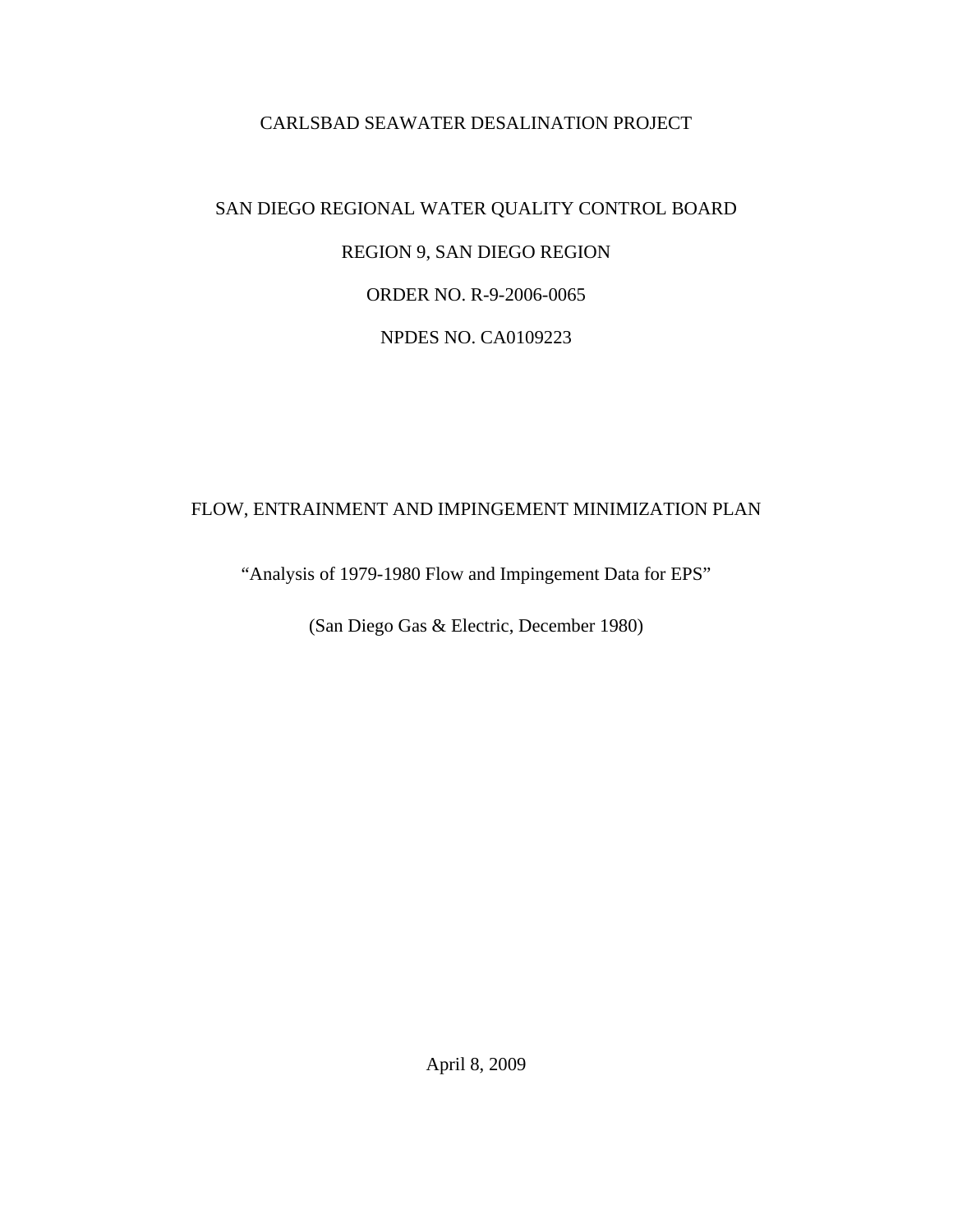The enclosed attachment ("Attachment") contains flow and impingement data from San Diego Gas & Electric's 1980 316(b) Study. This Study was prepared for the San Diego Regional Water Quality Control Board by SDG&E and submitted in December 1980. The data were collected on 336 consecutive days from February 4, 1979 to January 4, 1980

Table 7.5-1 contains mean impingement information for the EPS in terms of numbers of organisms and weight (in grams). Table 7-5.2 contains, inter alia, weekly mean flow rates for the EPS, presented in terms of gallons per minute (GPM).

In order to compare the data in these tables with the impingement data presented in the revised Minimization Plan, we did the following:

- 1. Copied the impingement data from Table 7.5-1 and the flow data from Table 7-5.2 into a new table (Table A).
- 2. Converted the flow rate data into millions of gallons per day as follows:
	- a. Multiply: 1,000 GPM x 60 minutes/hour x 24 hours/day =  $1,440,000$
	- b. Divide:  $1,440,000/1,000,000 = 1.44$  MGD
	- c. Multiply 1.44 MGD x mean flow rate for each week (last column) in MGD
- 3. Calculate average for impingement number, weight, flow rate
- 4. Mean Results EPS:
	- a. Number: 255 fishes
	- b. Weight: 2.46 kg/day
	- c. Flow: 619 MGD
- 5. Since CDP will operate at 304 MGD, estimate CDP's impingement by discounting EPS's actual mean impingement values by 304/619.
- 6. Mean Results CDP (at 304 MGD):
	- a. Number: 125 fishes
	- b. Weight: 1.2 kg/day
	- c. Flow: 304 MGD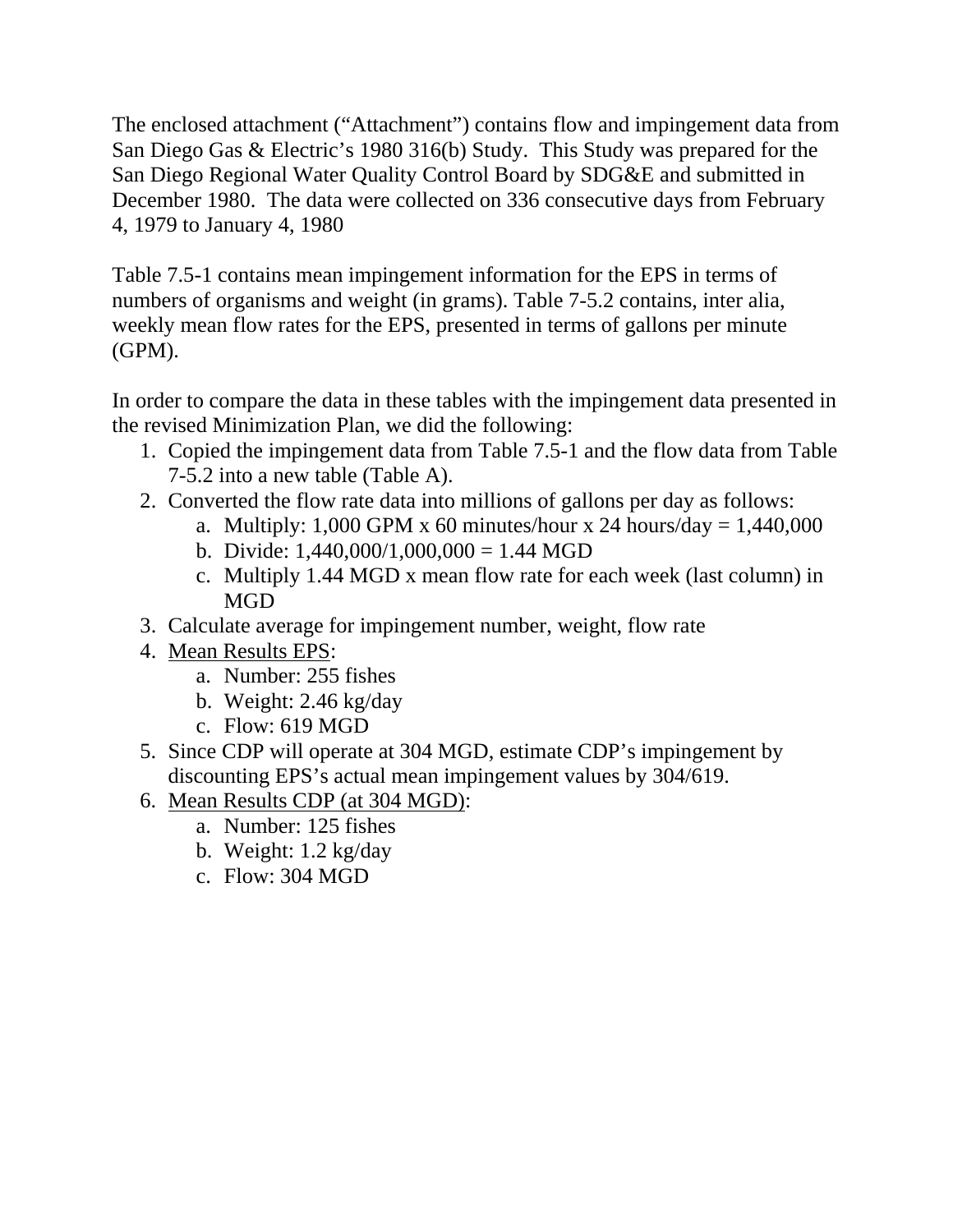#### ATTACHMENT

|              |             |                 | <b>Station 1</b>              |                        |            | <b>Station 4</b>              |                 |                | <b>Station 5</b>              |                  |                | <b>All Stations</b>           |                     |            |
|--------------|-------------|-----------------|-------------------------------|------------------------|------------|-------------------------------|-----------------|----------------|-------------------------------|------------------|----------------|-------------------------------|---------------------|------------|
| <b>Month</b> | <b>Date</b> | Week            | <b>Total</b><br><b>Number</b> | <b>Total</b><br>Weight | <b>MGD</b> | <b>Total</b><br><b>Number</b> | Total<br>Weight | <b>MGD</b>     | <b>Total</b><br><b>Number</b> | Total<br>Weight  | <b>MGD</b>     | <b>Total</b><br><b>Number</b> | <b>Total Weight</b> | <b>MGD</b> |
| Feb.         | $4 - 10$    |                 | 46                            | 522.0                  | 174.24     | 293                           | 2688.0          | 259.2          | 116                           | 1786.0           | 316.8          | 455                           | 4996.0              | 750        |
|              | $11 - 17$   | 2               | $\overline{31}$               | 242.0                  | 192.96     | 170                           | 1107.0          | 259.2          | 90                            | 1148.0           | 316.8          | 291                           | 2497.0              | 769        |
|              | $18 - 24$   | 3               | 72                            | 788.0                  | 192.96     | 519                           | 5447.0          | 220.32         | 783                           | 5759.0           | 316.8          | 1374                          | 11994.0             | 730        |
| Feb-Mar      | $25 - 3$    | 4               | 91                            | 914.0                  | 192.96     | 160                           | 2392.0          | 220.32         | 115                           | 1603.0           | 316.8          | 366                           | 4909.0              | 730        |
| March        | $4 - 10$    | 5               | 6                             | 50.0                   | 192.96     | $\mathbf 0$                   | 0.0             | $\mathbf 0$    | 41                            | 1123.0           | 316.8          | 47                            | 1173.0              | 510        |
|              | $11 - 17$   | 6               | 13                            | 73.0                   | 192.96     | $\overline{0}$                | 0.0             | $\overline{0}$ | 35                            | 1157.0           | 316.8          | 48                            | 1230.0              | 510        |
|              | $18 - 24$   |                 | $\overline{a}$                | 105.0                  | 192.96     | $\overline{0}$                | 0.0             | $\mathbf 0$    | 30                            | 4583.0           | 316.8          | 43                            | 4688.0              | 510        |
|              | 25-31       | 8               | $\overline{7}$                | 29.0                   | 192.96     | $\overline{0}$                | 0.0             | $\mathbf 0$    | 24                            | 2232.0           | 316.8          | 31                            | 2261.0              | 510        |
| April        | $1 - 7$     | g               | 5                             | 174.0                  | 192.96     | $\mathbf 0$                   | 0.0             | $\mathbf 0$    | 271                           | 9573.0           | 316.8          | 276                           | 9747.0              | 510        |
|              | $8 - 14$    | 10              | 3                             | 91.0                   | 185.76     | $\overline{0}$                | 0.0             | $\overline{0}$ | 21                            | 1135.0           | 316.8          | 24                            | 1226.0              | 503        |
|              | $15 - 21$   | 11              | $\overline{c}$                | 47.0                   | 174.24     | $\mathbf 0$                   | 0.0             | $\mathbf 0$    | 18                            | 1470.0           | 316.8          | 20                            | 1517.0              | 491        |
|              | $22 - 28$   | 12              | $\overline{8}$                | 110.0                  | 182.88     | $\mathbf 0$                   | 0.0             | $\mathbf 0$    | 50                            | 1944.0           | 270.72         | 58                            | 2054.0              | 454        |
| Apr-May      | $29 - 5$    | 13              | 14                            | 185.0                  | 155.52     | $\overline{0}$                | 0.0             | $\overline{0}$ | 11                            | 2882.0           | 316.8          | 25                            | 3067.0              | 472        |
| May          | $6 - 12$    | 14              | 97                            | 521.0                  | 192.96     | $\mathbf 0$                   | 0.0             | $\overline{0}$ | $\Omega$                      | $\overline{0.0}$ | $\Omega$       | 97                            | 521.0               | 193        |
|              | $13 - 19$   | 15              | 33                            | 219.0                  | 192.96     | $\mathbf 0$                   | 0.0             | $\mathbf 0$    | $\Omega$                      | 0.0              | 0              | 33                            | 219.0               | 193        |
|              | $20 - 26$   | 16              | 67                            | 820.0                  | 192.96     | $\mathbf 0$                   | 0.0             | 18.72          | $\Omega$                      | 0.0              | $\overline{0}$ | 67                            | 820.0               | 212        |
| May-June     | $27 - 2$    | $\overline{17}$ | 52                            | 478.0                  | 192.96     | $\mathbf 0$                   | 0.0             | $\overline{0}$ | $\Omega$                      | 0.0              | $\Omega$       | 52                            | 478.0               | 193        |
| June         | $3-9$       | 18              | $\overline{57}$               | 288.0                  | 184.32     | 12                            | 92.0            | 38.88          | 49                            | 952.0            | 316.8          | 118                           | 1332.0              | 540        |
|              | $10 - 16$   | 19              | 91                            | 798.0                  | 192.96     | 42                            | 224.0           | 38.88          | 61                            | 948.0            | 309.6          | 194                           | 1970.0              | 541        |
|              | $17 - 23$   | 20              | 107                           | 487.0                  | 139.68     | 236                           | 1943.0          | 38.88          | 148                           | 3585.0           | 316.8          | 491                           | 6015.0              | 495        |
|              | 24-30       | 21              | 51                            | 274.0                  | 126.72     | 320                           | 927.0           | $\mathbf 0$    | 145                           | 2105.0           | 316.8          | 516                           | 3306.0              | 444        |
| July         | $1 - 7$     | $\overline{22}$ | $\overline{31}$               | 187.0                  | 109.44     | 235                           | 549.0           | $\mathbf{0}$   | 102                           | 593.0            | 316.8          | 368                           | 1329.0              | 426        |
|              | $8 - 14$    | 23              | 30                            | 59.0                   | 118.08     | 323                           | 716.0           | 38.88          | 258                           | 1642.0           | 316.8          | 611                           | 2417.0              | 474        |
|              | 15-20       | $\overline{24}$ | $\overline{31}$               | 274.0                  | 192.96     | 77                            | 426.0           | 220.32         | 58                            | 752.0            | 316.8          | 166                           | 1452.0              | 730        |
|              | $22 - 28$   | 25              | $\overline{87}$               | 237.0                  | 164.16     | 112                           | 278.0           | 259.2          | 106                           | 1052.0           | 316.8          | 305                           | 1567.0              | 740        |
| July-Aug     | $29 - 4$    | 26              | 95                            | 972.0                  | 192.96     | 195                           | 476.0           | 259.2          | 72                            | 3193.0           | 316.8          | 362                           | 4641.0              | 769        |
| Aug.         | $5 - 11$    | $\overline{27}$ | $\overline{17}$               | 145.0                  | 192.96     | $\overline{58}$               | 183.0           | 259.2          | 32                            | 563.0            | 316.8          | 107                           | 891.0               | 769        |
|              | $12 - 18$   | 28              | 46                            | 192.0                  | 182.88     | 105                           | 422.0           | 259.2          | 41                            | 945.0            | 316.8          | 192                           | 1559.0              | 759        |
|              | $19 - 25$   | 29              | 108                           | 425.0                  | 191.52     | 380                           | 1012.0          | 259.2          | 103                           | 1040.0           | 270.72         | 591                           | 2477.0              | 721        |
| Aug-Sept     | $26 - 1$    | 30              | 55                            | 194.0                  | 192.96     | 153                           | 1381.0          | 259.2          | 53                            | 267.0            | 270.72         | 261                           | 1842.0              | 723        |
| Sept.        | $2 - 8$     | 31              | 54                            | 113.0                  | 192.96     | 216                           | 703.0           | 185.76         | $\overline{73}$               | 739.0            | 316.8          | 343                           | 1555.0              | 696        |
|              | $9 - 15$    | 32              | 15                            | 106.0                  | 192.96     | 67                            | 109.0           | 220.32         | $\overline{21}$               | 234.0            | 316.8          | 103                           | 449.0               | 730        |
|              | $16 - 22$   | 33              | 39                            | 168.0                  | 192.96     | $\overline{31}$               | 312.0           | 220.32         | 20                            | 530.0            | 302.4          | 90                            | 1010.0              | 716        |
|              | 23-29       | 34              | $\overline{57}$               | 463.0                  | 192.96     | 42                            | 365.0           | 220.32         | 90                            | 932.0            | 316.8          | 189                           | 1760.0              | 730        |
| Sept-Oct     | $30 - 6$    | $\overline{35}$ | 41                            | 283.0                  | 192.96     | 100                           | 515.0           | 259.2          | 53                            | 980.0            | 316.8          | 194                           | 1778.0              | 769        |
| Oct.         | $7 - 13$    | 36              | 33                            | 2033.0                 | 192.96     | 75                            | 414.0           | 259.2          | 22                            | 722.0            | 316.8          | 130                           | 3169.0              | 769        |
|              | 14-20       | 37              | 34                            | 110.0                  | 192.96     | 94                            | 257.0           | 259.2          | 28                            | 501.0            | 316.8          | 156                           | 868.0               | 769        |
|              | $21 - 27$   | 38              | 79                            | 471.0                  | 192.96     | 223                           | 909.0           | 259.2          | 68                            | 760.0            | 316.8          | 370                           | 2140.0              | 769        |
| Oct -Nov     | $28-3$      | 39              | 187                           | 494.0                  | 192.96     | 168                           | 375.0           | 259.2          | 62                            | 1114.0           | 316.8          | 417                           | 1983.0              | 769        |
| Nov.         | $4 - 10$    | 40              | 88                            | 539.0                  | 192.96     | 100                           | 430.0           | 259.2          | 59                            | 1164.0           | 316.8          | 247                           | 2133.0              | 769        |
|              | $11 - 17$   | 41              | 53                            | 520.0                  | 192.96     | 196                           | 675.0           | 259.2          | 58                            | 640.0            | 316.8          | 307                           | 1835.0              | 769        |
|              | 18-24       | 42              | 210                           | 711.0                  | 192.96     | 394                           | 1094.0          | 259.2          | 189                           | 1353.0           | 316.8          | 793                           | 3158.0              | 769        |
| Nov-Dec      | $25 - 1$    | 43              | 60                            | $\frac{1}{537.0}$      | 182.88     | 513                           | 207.0           | 259.2          | 11                            | 343.0            | 316.8          | 584                           | 1087.0              | 759        |
| Dec.         | $2 - 8$     | 44              | 37                            | 235.0                  | 192.96     | 143                           | 1032.0          | 259.2          | 49                            | 1379.0           | 316.8          | 229                           | 2646.0              | 769        |
|              | $9 - 15$    | 45              | 13                            | 152.0                  | 192.96     | 60                            | 544.0           | 246.24         | 24                            | 866.0            | 316.8          | 97                            | 1562.0              | 756<br>769 |
|              | 16-22       | 46              | 9                             | 187.0                  | 192.96     | 123                           | 844.0           | 259.2          | 64                            | 1146.0           | 316.8          | 196                           | 2177.0              | 528        |
|              | 23-29       | 47<br>48        | 34                            | 391.0                  | 192.96     | 91                            | 773.0<br>1523.0 | 18.72          | 21                            | 357.0            | 316.8          | 146                           | 1521.0<br>2839.0    |            |
| Dec-Jan      | $30 - 4$    |                 | 8                             | 112.0                  | 192.96     | 33                            |                 | 246.24         | 7                             | 1204.0           | 316.8          | 48                            |                     | 756        |

| Mean Values EPS | 255 2455.5 619 |  |
|-----------------|----------------|--|
| MGD             | 125 1205.2 304 |  |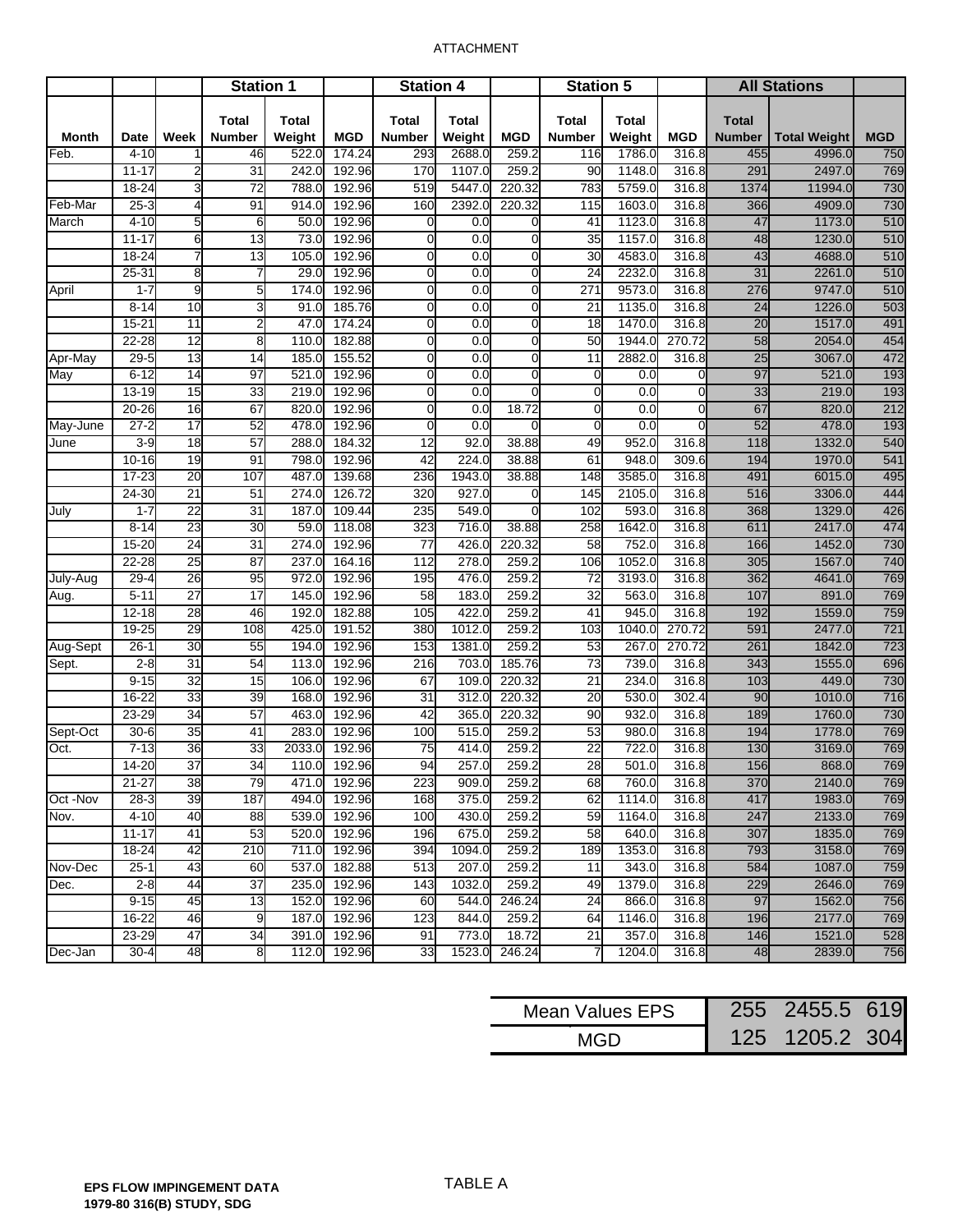

000001

 $\mathcal{M}$ 

爭

# RETURN TO<br>316 LIBRARY





**COOLING WATER INTAKE SYSTEM DEMONSTRATION** 

# **ENCINA POWER PLANT**

# **SAN DIEGO GAS & ELECTRIC**

Water Quality Control Board. December

Demonstration (In Accordance with Section 316(b) 972). Volume I. Prepared for California Regional

Encina Power Plant Cooling Water Intake System Federal Water Pollution Control Act Amendment

san Diego Gas & Electric Docket OW-2002-004

 $7N# 6-207$ 

**ATTACHMENT** 

 $44707 -$ イノビヤセイター R9-CA-Enuna #22484Intake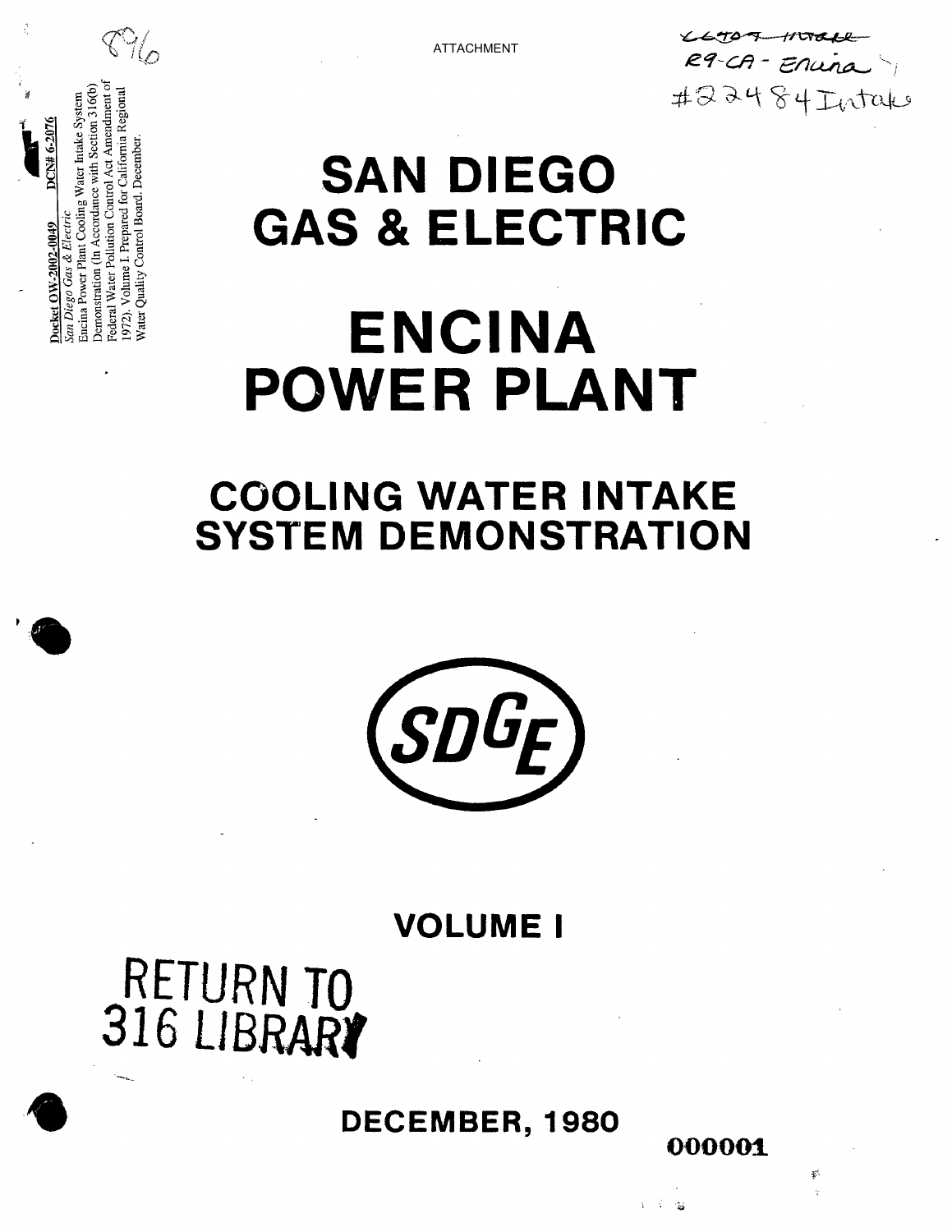$\frac{\mu}{\mu}$ 

 $1040 + 111012$ R9-CA-Encina

# **ENCINA POWER PLANT**

COOLING WATER INTAKE SYSTEM DEMONSTRATION (IN ACCORDANCE WITH SECTION 31**6(b)**FEDERAL WATER POLLUTION CONTROL ACT AMENDMENT OF 1972)

## PREPARED FOR: CALIFORNIA REGIONAL WATER QUALITY CONTROL BOARD SAN DIEGO REGION SAN DIEGO, CALIFORNIA

# PREPARED BY: SAN DIEGO GAS & ELECTRIC

PROJECT MANAGER: JOSEPH F. DIET2

 $\sim$ 

DECEMBER, 1980

SAN DIEGO GAS & ELECTRIC 101 ASH STREET SAN DIEGO, CALIFORNIA 921**12** 

 $. 000002$ 

 $\sim$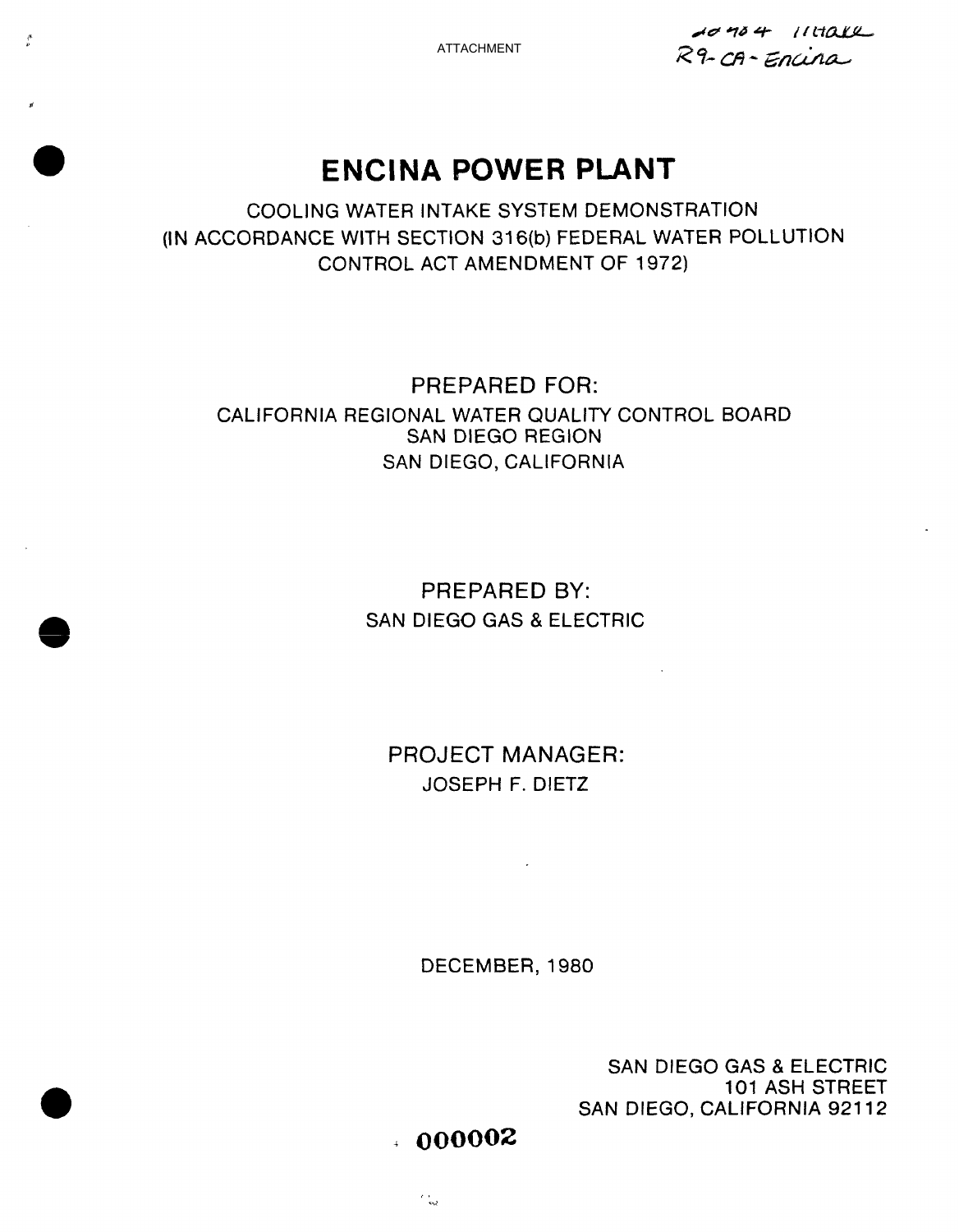$03/68/08$ 

 $\Delta_{\rm g}$ 

# TABLE 7.5-1 MEAN TOTAL NUMBER AND WEIGHT (g) OF ALL FISHES IMPINGED AT ENCINA<br>POWER PLANT TRAVELING SCREEN STATIONS PER 24-HOUR INTERVAL OVER THE PERIOD FEBRUARY 4, 1979 - JANUARY 4, 1980

|                       |  |                          | STATION 1                |                        | STATION 4       |                                 |                        | <b>STATION 5</b> | ALL STATIONS    |                        |
|-----------------------|--|--------------------------|--------------------------|------------------------|-----------------|---------------------------------|------------------------|------------------|-----------------|------------------------|
| TIME<br><b>PERIOD</b> |  | ò.<br>WEEK               | Total<br>Number          | <b>Total</b><br>Weight | Total<br>Number | <b>Total</b><br>Weight          | <b>Total</b><br>Number | Total<br>Weight  | Total<br>Number | <b>Total</b><br>Weight |
| $Peb$ 4-10            |  | $\mathbf{1}$             | $\cdots$<br>46           | 522.0                  | 293             | 2688.0                          | 116                    | 1786.0           |                 |                        |
| $11 - 17$             |  | 2                        | 31                       | 242.0                  | 170             | 1107.0                          | 90                     | 1148.0           | 455             | 4996.0                 |
| $18 - 24$             |  | 3                        | 72                       | 788.0                  | 519             | 5447.0                          | 783                    | 5759.0           | 291<br>1374     | 2497.0                 |
| Feb 25-Mar 3          |  | 4                        | 91                       | 914.0                  | 160             | 2392.0                          | .115                   | 1603.0           |                 | 11994.0                |
| Mar 4-10              |  | 5                        | 6                        | 50.0                   | $\bullet$       | 0.0                             | 41                     | 1123.0           | 366             | 4909.0                 |
| $11 - 17$             |  | 6                        | 13                       | 73.0                   | $\bullet$       | 0.0                             | 35                     | 1157.0           | 47              | 1173.0                 |
| $18 - 24$             |  | $\overline{\phantom{a}}$ | 13                       | 105.0                  | $\bullet$       | 0.0                             | 30                     | 4583.0           | 48              | 1230.0                 |
| $25 - 31$             |  | 8                        | $\overline{\phantom{a}}$ | 29.0                   | o               | 0.0                             | 24                     | 2232.0           | 43<br>31-       | 4688.0<br>2261.0       |
| Apr $1 - 7$           |  | 9                        | 5                        | 174.0                  | ٥               | $\mathbf{0}$ . 0                | 271                    | 9573.0           |                 |                        |
| $8 - 14$              |  | 10                       | $\overline{\mathbf{3}}$  | 91.0                   | Ō.              | 0.0                             | 21                     | 1135.0           | 276<br>24       | 9747.0                 |
| $15 - 21$             |  | 11                       | $\overline{2}$           | 47.0                   | ٥               | 0.0                             | 18                     | 1470.0           | 20              | 1226.0<br>1517.0       |
| $22 - 28$             |  | 12                       | 8                        | 110.0                  | ۰               | 0.0                             | 50                     | 1944.0           |                 | 2054.0                 |
| Apr 29-May 5          |  | 13                       | 14                       | 185.0                  | $\mathbf o$     | 0.0                             | 11.                    |                  | 58<br>25        | 3067.0                 |
| May 6-12              |  | 14                       | 97                       | 521.0                  | $\mathbf{o}$    | 0.0                             | o                      | 2882.0           |                 |                        |
| $13 - 19$             |  | 15                       | 33                       | 219.0                  | $\mathbf o$     | 0.0                             | 0.                     | 0.0              | 97              | 521.0                  |
| $20 - 26$             |  | 16                       | 67                       | 820.0                  | Ō               | 0.0                             | Ó                      | 0.0              | 33              | 219.0                  |
| $May 27 - Jun 2.$     |  | 17                       | 52                       | 478.0                  | $\mathbf{o}$    | $\mathfrak{o}$ . $\mathfrak{o}$ | $\mathbf{o}$           | 0.0              | 67              | 820.0                  |
| $Jun 3-9$             |  | 18                       | 57                       | 288.0                  | 12              | 92.0                            | 49                     | 0.0              | 52              | 478.0                  |
| $10 - 16$             |  | 19                       | 91                       | 798.0                  | 42              | 224.0                           | 61                     | 952.0            | <b>118</b>      | 1332.0                 |
| $17 - 23$             |  | 20                       | 107                      | 487.0                  | 236             | 1943.0                          | 148                    | 948.0            | 194             | 1970.0                 |
|                       |  | 21                       | 51                       | 274.0                  | 320             | 927.0                           |                        | 3585.0           | 491             | 6015.0                 |
| 24-30                 |  | 22                       | 31                       | 187.0                  |                 | 547.0                           | 145                    | 2105.0           | 516             | 3306.0                 |
| Jul 1-7               |  |                          |                          | 59.0                   | 235             | 716.0                           | 102                    | 593.0            | 368             | 1329.0                 |
| $8 - 14$              |  | 23<br>24                 | 30                       |                        | .323            | a in<br>426.0                   | $258 -$                | 1642.0           | . 611           | 2417.0                 |
| $15 - 21$             |  |                          | 31                       | 274.0                  | 77              |                                 | 58 <sub>1</sub>        | 752.0.           | 166             | 1452.0                 |
| $22 - 28$             |  | 25                       | 87                       | 237.0                  | 112             | 278.0                           | 106                    | 1052.0           | 305             | 1567.0                 |
| Jul 29-Aug 4          |  | 26                       | '95                      | 972.0                  | 195             | 476.0                           | 72                     | 3193.0           | 362             | 4641.0                 |
| Aug 5-11              |  | 27                       | 17                       | 145.0                  | 58              | 183.0                           | 32                     | 563.0            | 107             | 891.0                  |
| $12 - 18$             |  | 28                       | $-46$                    | 192.0                  | 105             | 422.0                           | 41                     | 945.0            | 192             | 1559.0                 |
| $19 - 25$             |  | 29                       | 108                      | 425.0                  | 380.            | 1012.0                          | 103                    | 1040.0           | 591             | 2477.0                 |
| Aug 26-Sep 1          |  | 30.                      | 55                       | 194.0                  | 153             | 1381,0                          | 53                     | 267.0            | 261             | 1842.0                 |
| Sep 2-8               |  | 31                       | 54                       | 113.0                  | $216 -$         | 703.0                           | 73                     | 739.0            | 343             | 1555.0                 |
| $9 - 15$              |  | 32                       | 15                       | 106.0                  | 67              | 109.0                           | 21 <sub>2</sub>        | 234.0            | -103            | 449.0                  |
| $16 - 22$             |  | 33                       | 39                       | 168.0                  | 31              | 312.0                           | 20                     | 530.0            | 90              | 1010.0                 |
| $23 - 29$             |  | 34                       | 57.                      | 463.0                  | 42              | 365.0                           | 90                     | 932.0            | $-189$          | 1760.0                 |
| Sap $30-0$ ct $6$     |  | 35                       | 41                       | 283.0                  | 100             | 515.0                           | 53                     | 980.0            | 194             | 1778.0                 |
| $Oct$ $7-13$          |  | 36                       | 33                       | 2033.0                 | 75              | 414.C                           | 22                     | 722.0            | 130             | 3169.0                 |
| $14 - 20$             |  | 37                       | 34                       | 110.0                  | 94.             | 257.0                           | 28                     | 501.0            | 156             | 868.0                  |
| $21 - 27$             |  | 38                       | 79                       | 471.0                  | 223             | 909.0                           | 68                     | 760.0            | 370             | 2140.0                 |
| Oct 28-Nov 3          |  | 39                       | 187                      | 494.0                  | 168.            | 375.0                           | $-62$                  | 1114.0           | 417             | 1983.0                 |
| Nov 4-10              |  | 40                       | 88                       | 539.0.                 | 1.00            | 430.0                           | 59                     | 1164.0           | 247             | 2133.0                 |
| $11 - 17$             |  | '41                      | 53                       | 520.0                  | 196             | 675.0                           | -58                    | 640.0            | 307             | 1835.0                 |
| $18 - 24$             |  | 42                       | 210                      | 711.0                  | 394             | 1094.0                          | 189                    | 1353.0           | 793             | 3158.0                 |
| Nov 25-Dec 1          |  | 43                       | 60                       | 537.0                  | 513             | 207.0                           | 11                     | 343.0            | 584             | 1087.0                 |
| Dec $2-8$             |  | 44                       | 37                       | 235.0                  | 143             | 1032.0                          | 49                     | 1379.0           | 229             | 2646.0                 |
| $9 - 15$              |  | 45                       | 13                       | 152.0                  | 60              | 544.0                           | 24                     | 866.0            | $-97$           | 1562.0                 |
| $16 - 22$             |  | 46                       | 9                        | 187.0                  | 123             | 844.0                           | 64                     | 1146.0           | 196             | 2177.0                 |
| $23 - 29$<br>4        |  | 47                       | 34                       | 391.0                  | 91              | 773.0                           | 21                     | 357.0            | 146             | 1521.0                 |
| Dec 30-Jan 4          |  | 48                       | B                        | 112.0                  | 33              | 1523.0                          | 7                      | 1204.0           | 48              | 2839,0                 |
|                       |  | $48 - 17$                |                          |                        |                 |                                 |                        |                  |                 |                        |
|                       |  | MEAN                     | 50.4                     | 365.1                  | 126.2           | 653.0                           | 78.2                   | 1437.0           | 254.8           | 2455.5                 |

 $7 - 38$